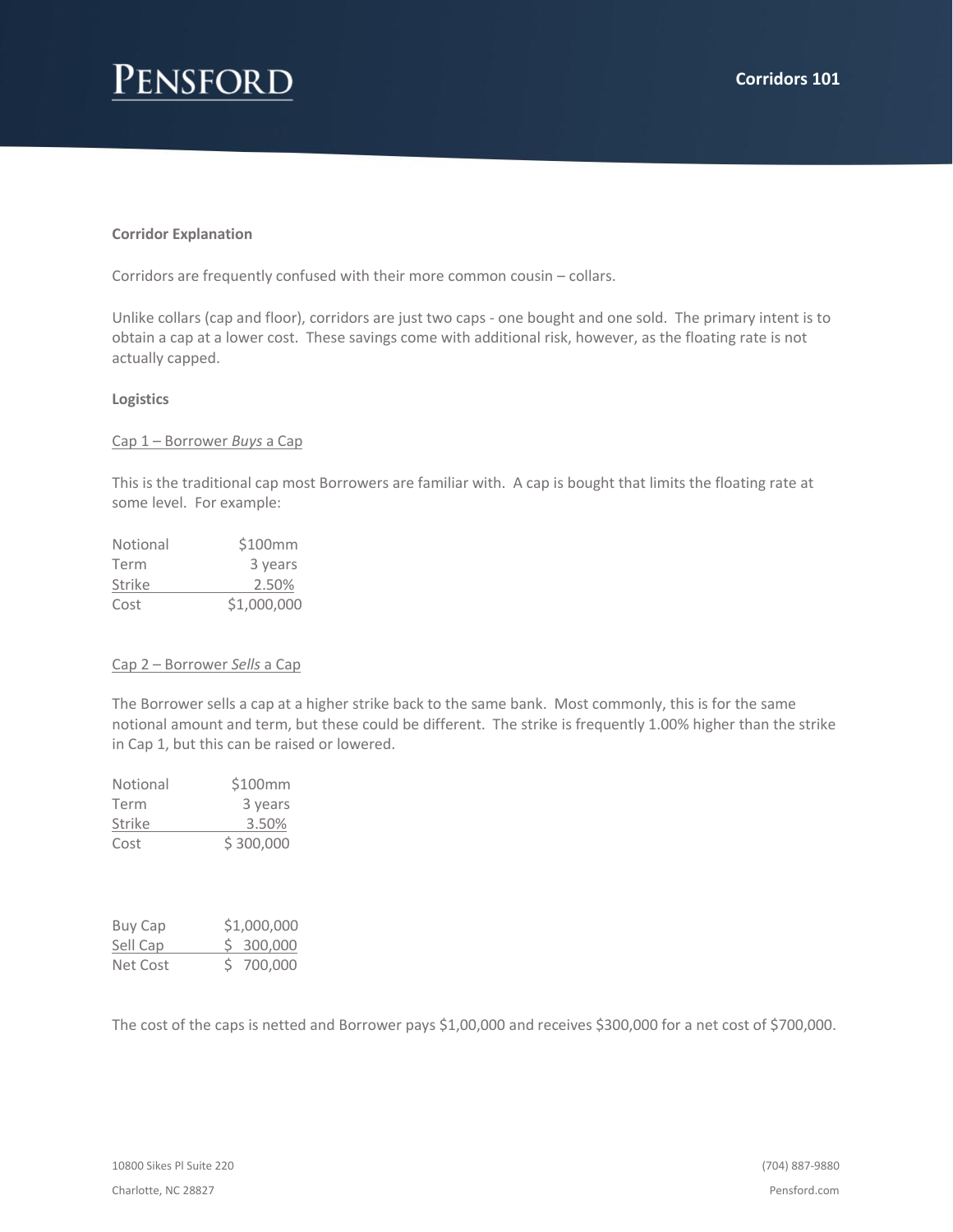## Pensford

### **Mechanics**

If LIBOR never exceeds the higher strike (3.50% in this example), the Borrower will have bought a cap at 2.50% for 70% of the cost. There are three possible outcomes and Borrowers/Lenders should primarily focus on Scenario 3.

Scenario 1 – LIBOR never exceeds 2.50% Neither cap ever comes into play.

Scenario 2 – LIBOR climbs between 2.50% but not above 3.50% Cap 1 provides the usual protection and Borrower's rate does not exceed 2.50%.

Scenario 3 – LIBOR climbs above 3.50%

Once LIBOR exceeds 3.50%, the Borrower needs to pay the bank the difference. There is no credit exposure because the lower strike cap will always be more in the money than the higher strike cap.

Example - LIBOR is 3.80%

Cap 1 – Bank pays Borrower 1.30% Cap 2 – Borrower pays Bank 0.30%

Net effect – Borrower receives 1.00%

If LIBOR resets at 3.80% and the Borrower receives 1.00%, the Borrower's net rate is 2.80%.

Example – LIBOR is 5.00%

Cap 1 – Bank pays Borrower 2.50% Cap 2 – Borrower pays Bank 1.50%

Net effect – Borrower receives 1.00%

If LIBOR resets at 5.00% and the Borrower receives 1.00%, the Borrower's net rate is 4.00%.